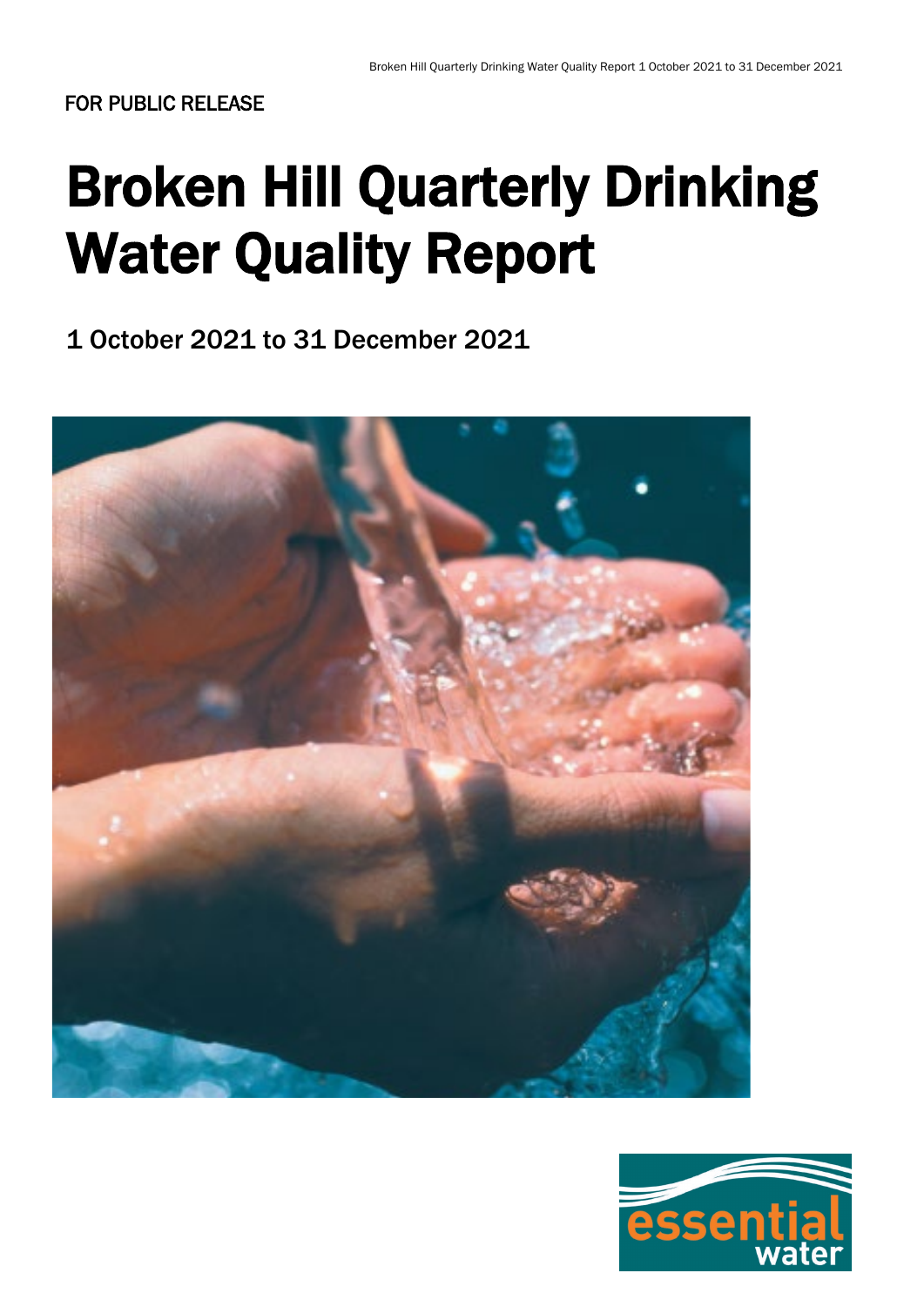### 1 1 October 2021 to 31 December 2021 –Broken Hill Quarterly Drinking Water Quality Report

Essential Water produces this report to inform Essential Water customers about water quality. Essential Water tests and monitors water quality during various stages of the storage and distribution system to ensure that the Australian Drinking Water Guidelines are met.

Essential Water's assessment, based on our water quality test results for this period, indicates that drinking water quality has complied with all the health and aesthetic values in the Australian Drinking Water Guidelines (ADWG) 2013.

The ADWG 2013 recognise that occasionally there may be health or aesthetic related test results that fall outside the guidelines and that these results are not necessarily an immediate threat to health. The guidelines do not require a 100% result in all cases. All test results above the guidelines are investigated and actions, if necessary, taken.

For more information, please call in and see us at our Block 10 Water Depot, contact us on 13 23 91 or visit www.essentialwater.com.au.

#### What is our aim?

Essential Water is committed to providing safe, secure, reliable, and high-quality water to our customers.

#### How do we test water quality?

Water samples are taken from 38 locations including the reservoirs, at the inlet and outlet of the water filtration plants, and from various other locations throughout our water network. Independent laboratories certified to the National Association of Testing Authorities (NATA) standards carry out all testing, and the results are reviewed by NSW Health.

In the **attached** table you will find a summary of the test results for samples collected from the Broken Hill Water Treatment Plant and locations throughout our network over the reporting period (1 October 2021 to 31 December 2021).

#### What is tested?

Your water is tested for up to 70 different characteristics including taste, colour, odour, micro-organisms and chemical content. This report is a summary of a selection of the health, chosen in consultation with NSW Health and aesthetic characteristics.

#### What are the water guidelines we must meet?

Australian Drinking Guidelines (ADWG) 2013 is set by the National Health and Medical Research Council (NHMRC) and the National Resource Management Ministerial Council (NRMMC). The ADWG is part of the National Water Quality Management Strategy.

The role of Essential Water is to ensure that safe drinking water is supplied to meet all guidelines.

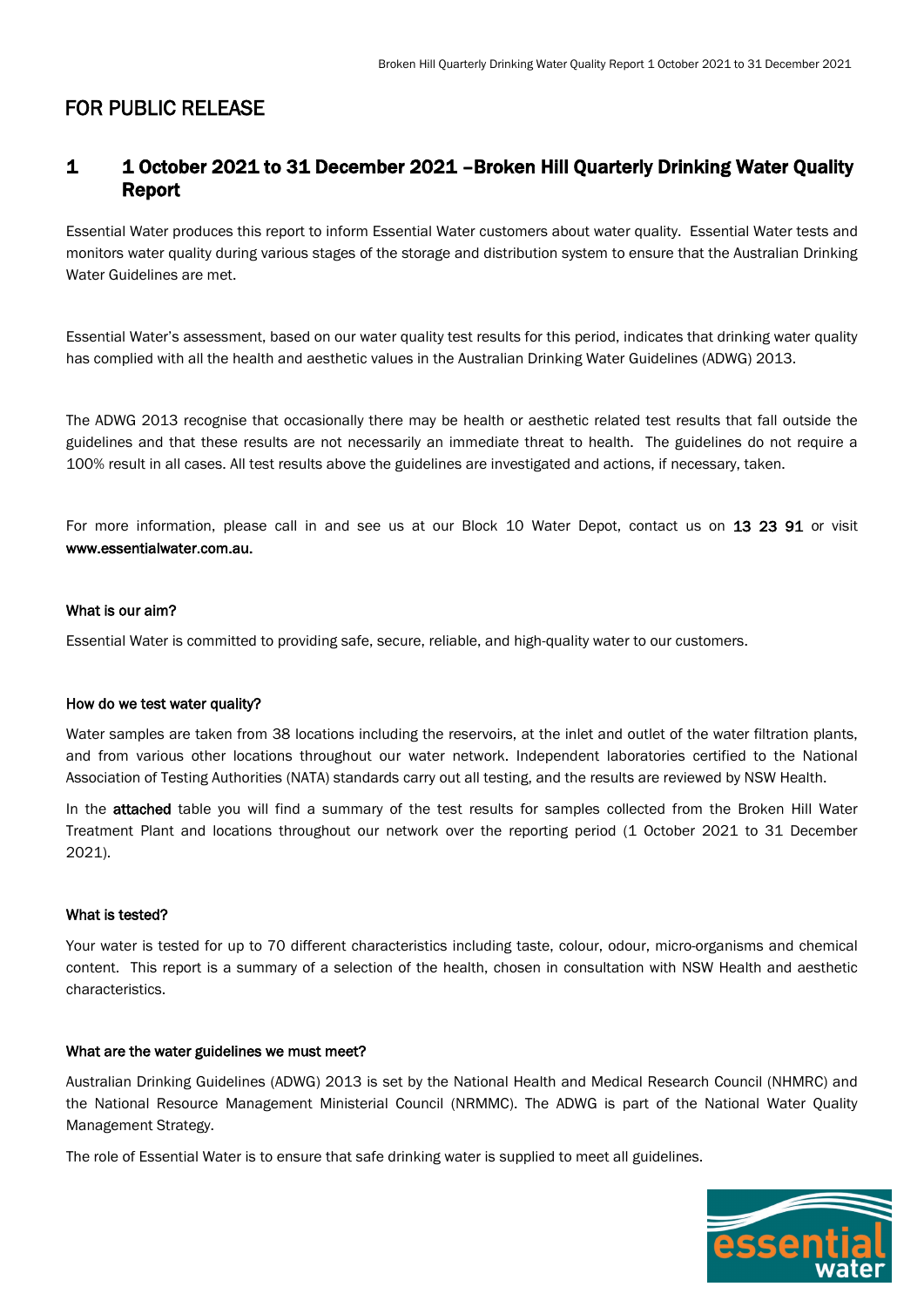| <b>BROKEN HILL</b>     |                        | <b>FILTERED WATER</b> |          |          |            |                        |             |               |
|------------------------|------------------------|-----------------------|----------|----------|------------|------------------------|-------------|---------------|
| <b>Characteristics</b> |                        | No.<br><b>Samples</b> | Min      | Avg      | <b>Max</b> | <b>ADWG</b>            | %<br>passed | <b>Comply</b> |
| <b>Health</b>          | E.coli                 | 24                    | $\leq 1$ | $\leq 1$ | $\leq 1$   | 0 orgs / 100 mL (100%) | 100%        | Υ             |
|                        | Fluoride **            | 3                     | 0.9      | 0.9      | 0.9        | 0.9 to 1.5 mg/L        | 100%        | Y             |
|                        | <b>Free Chlorine</b>   | 24                    | 0.3      | 1.1      | 1.9        | $0.2$ to 5 mg/L        | 100%        | Y             |
|                        | Lead                   | 3                     | < 0.002  | < 0.002  | < 0.002    | $< 0.01$ mg/L          | 100%        | Υ             |
|                        | <b>Arsenic</b>         | 3                     | 0.001    | 0.001    | 0.001      | $<$ 0.01 mg/L          | 100%        | Υ             |
|                        | <b>Manganese</b>       | 3                     | 0.0024   | 0.0083   | 0.0116     | $0.5$ mg/L             | 100%        | Y             |
|                        | Cadmium                | 3                     | < 0.0005 | < 0.0005 | < 0.0005   | $< 0.002$ mg/L         | 100%        | Υ             |
|                        | Copper                 | 3                     | 0.001    | 0.003    | 0.004      | $< 2$ mg/L             | 100%        | Υ             |
|                        | <b>Mercury</b>         | 3                     | < 0.0001 | < 0.0001 | < 0.0001   | $0.001$ mg/L           | 100%        | Υ             |
|                        | <b>Trihalomethanes</b> | 3                     | 0.069    | 0.128    | 0.196      | $<$ 0.250 mg/L         | 100%        | Υ             |
| <b>Aesthetic</b>       | <b>Turbidity</b>       | 3                     | 1.2      | 1.2      | 1.2        | $<$ 5 NTU              | 100%        | Y             |
|                        | <b>True Colour</b>     | 3                     | 1.0      | 1.0      | 1.0        | <b>15 HU</b>           | 100%        | Υ             |
|                        | pH                     | 29                    | 7.3      | 7.7      | 8.1        | pH 6.5-8.5             | 100%        | Υ             |
|                        | $EC***$                | 3                     | 149      | 171      | 200        | $<$ 1090 $\mu$ S/cm    | 100%        | Y             |
|                        | Iron                   | 3                     | < .01    | < .01    | 0.01       | $<$ 0.3 mg/L           | 100%        | Υ             |
|                        | Zinc                   | 3                     | 0.09     | 0.11     | 0.12       | $<$ 3 mg/L             | 100%        | Υ             |

Table 1: Broken Hill annual drinking water quality report 1 October 2021 to 31 December 2021

\* Filtered Water is defined as the water leaving the Water Treatment Plant or within the treated water reticulation

\*\* ADWG 2013, health guideline for fluoride is upper limit of 1.5mg/L

\*\*\* ADWG 2013, salinity measure of 'good quality' limit of 600TDS converts to 1090EC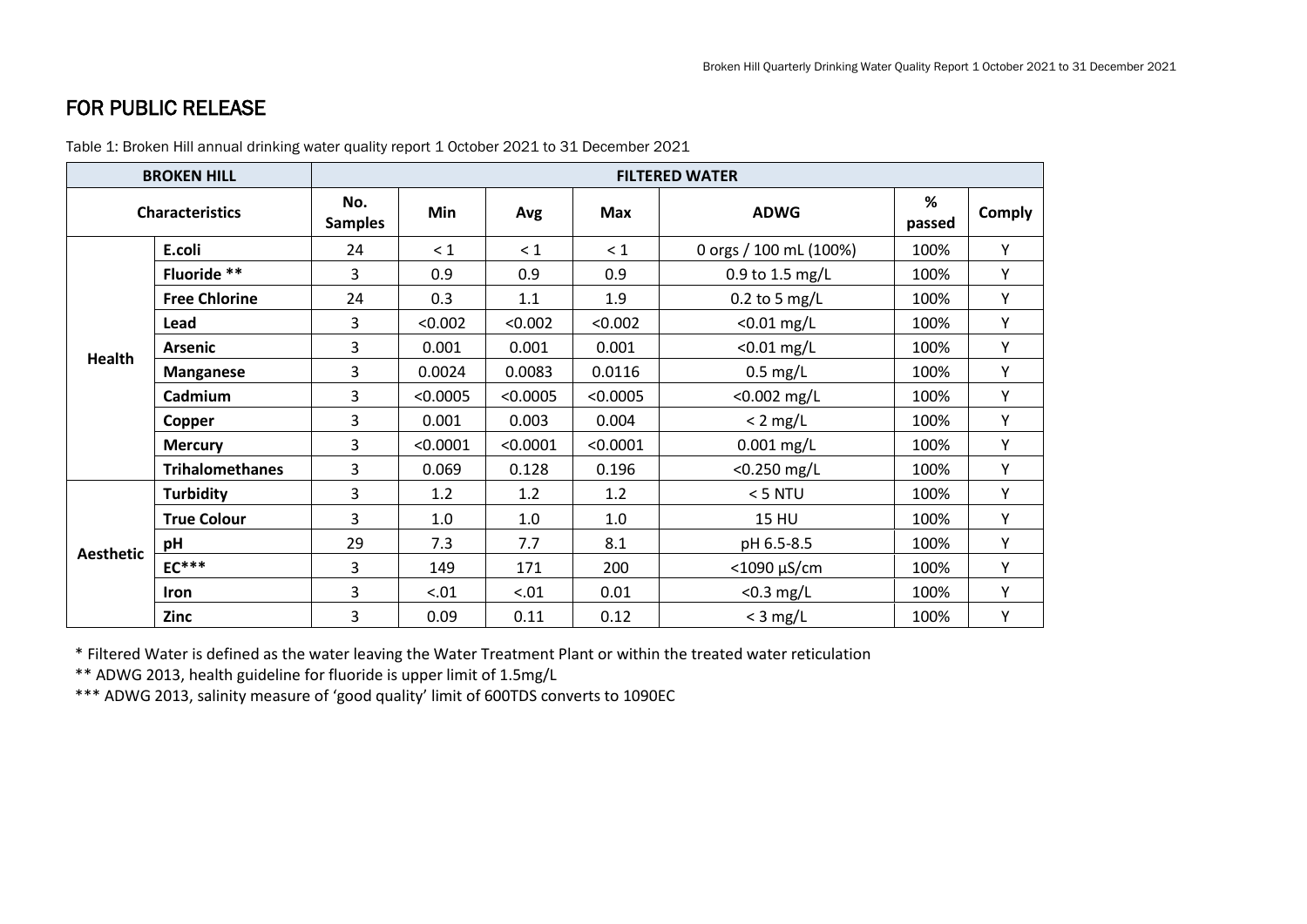## 1 Glossary\*

Australian Drinking Water Guidelines (ADWG) – The *Australian Drinking Water Guidelines* (the ADWG) are intended to provide a framework for good management of drinking water supplies that, if implemented, will assure safety at point of use. The ADWG have been developed after consideration of the best available scientific evidence. They are designed to provide an authoritative reference on what defines safe, good quality water, how it can be achieved and how it can be assured. They are concerned both with safety from a health point of view and with aesthetic quality.

Arsenic – *Based on human health considerations, the concentration of arsenic in drinking water should not exceed 0.01 mg/L.*

Cadmium – *Based on health considerations, the concentration of cadmium in drinking water should not exceed 0.002 mg/L.* Contamination of drinking water by cadmium may occur as a result of impurities in the zinc of galvanised pipes or in solders used in fittings, water heaters, water coolers and taps.

Chlorine – *Based on health considerations, the guideline value for total chlorine in drinking water is 5 mg/L.* When used as a disinfectant, the free chlorine residual in major Australian reticulated supplies ranges from 0.1 mg/L to 4 mg/L, with typical concentrations in the reticulation of about 0.2 to 0.4 mg/L.

Essential Water comment: If a low reading of chlorine is detected in the reticulation system, personnel attend the site and flush until chlorinated water concentration of 0.5 mg/L is attained.

Copper – *Based on health considerations, the concentration of copper in drinking water should not exceed 2 mg/L. Based on aesthetic considerations, the concentration of copper in drinking water should not exceed 1 mg/L.* Copper is present in uncontaminated surface waters at very low concentrations, usually less than 0.01 mg/L.

Escherichia coli (E. coli) – bacterium found in the gut, used as an indicator of faecal contamination of water. *E. coli*  should not be detected in a minimum 100 mL sample of drinking water. In practice, *E. coli* may occasionally be present in drinking water in the absence of any identifiable source of faecal contamination. Nevertheless, if samples taken are found to contain *E. coli*, the response to each detection should be rigorous.

Electrical Conductivity (EC) – *No specific health guideline value is provided for total dissolved solids (TDS), as there are no health effects directly attributable to TDS. However for* good *palatability total dissolved solids in drinking water should not exceed 600 mg/L (1090EC).* As a rough guide, electrical conductivity, measured in micro Siemens per cm (μS.cm-1, also known as EC, or electro conductivity units), is multiplied by (a factor1) to estimate TDS. Inferring a TDS value therefore has to be based on local circumstances.

Essential Water comments: 1The conversion factor for Broken Hill water is 0.55. Fair quality water ranges to 900TDS (1640EC).

Fluoride – Drinking water is fluoridated to reduce the occurrence of dental caries. Occurs naturally in some water from fluoride-containing rocks. Often added at up to 1 mg/L to protect against dental cavities. >1.5 mg/L can cause dental fluorosis. The health guideline value is  $<$  1.5 mg/L.

Iron – *Based on aesthetic considerations (precipitation of iron from solution and taste), the concentration of iron in drinking water should not exceed 0.3 mg/L.* Iron has a taste threshold of about 0.3 mg/L in water, and becomes objectionable above 3 mg/L.

Lead – *Based on health considerations, the concentration of lead in drinking water should not exceed 0.01 mg/L.* In major Australian reticulated supplies, total lead concentrations range up to 0.01 mg/L, with typical concentrations less than 0.005 mg/L.

Manganese – *Based on aesthetic considerations, the concentration of manganese in drinking water should not exceed 0.1 mg/L, measured at the customer's tap. Manganese would not be a health consideration unless the concentration exceeded 0.5 mg/L.* At concentrations exceeding 0.1 mg/L, manganese imparts an undesirable taste to water and stains plumbing fixtures and laundry.

Maximum - The highest recorded reading.

Minimum – The lowest recorded reading.